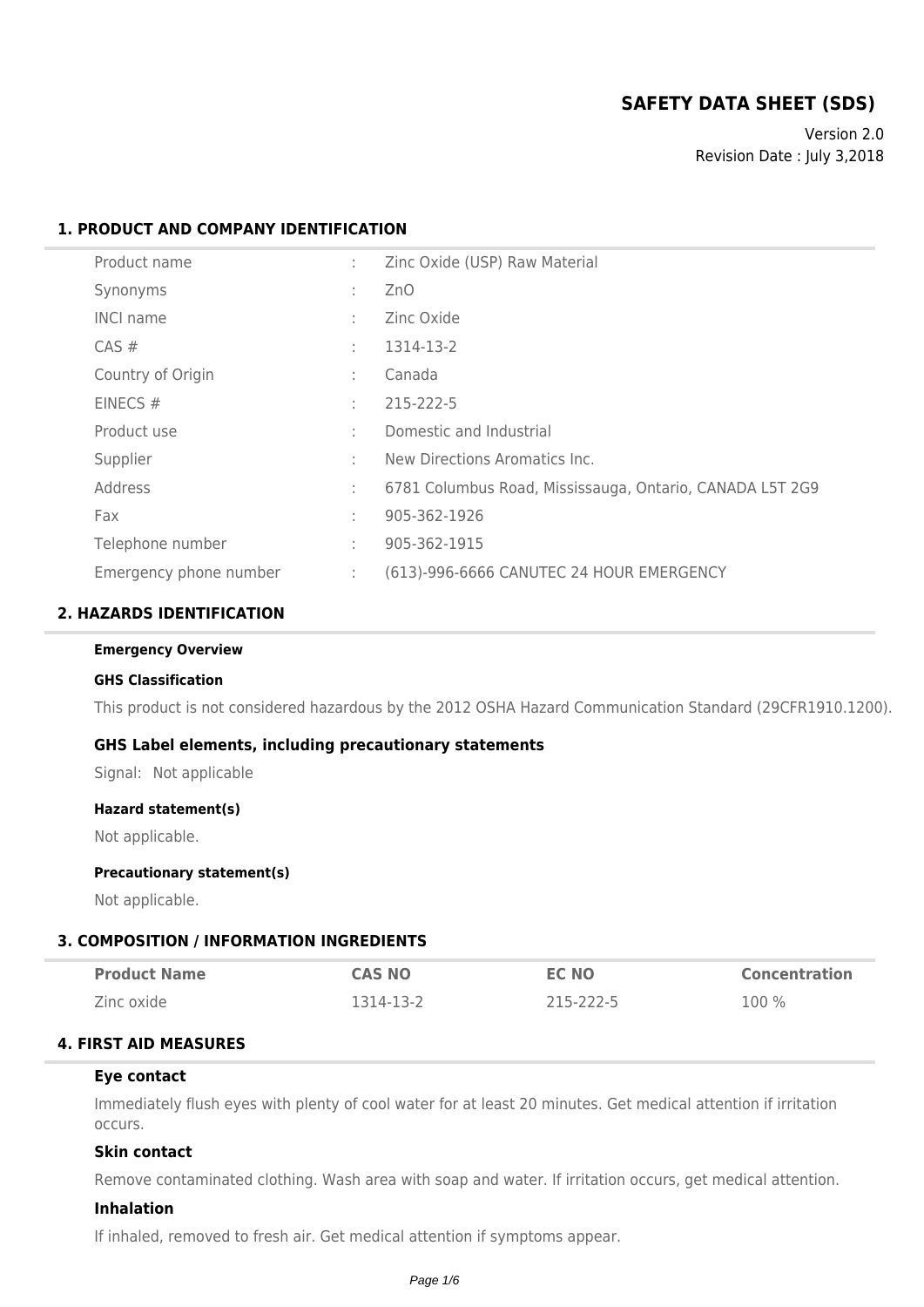### **Ingestion**

Seek medical attention or contact local poison control center.

### **5. FIRE FIGHTING MEASURES**

### **Suitable extinguishing media**

Carbon dioxide, foam, dry powder or water spray.

#### **Unsuitable extinguishing media**

Water spray, water jet.

#### **Special protective equipment and precautions for fire-fighters**

Wear proper protective equipment. Exercise caution when fighting any chemical fire. Use water spray or fog for cooling exposed containers.

#### **Special hazards arising from the substance or its combustible products**

Hazardous decomposition products may be formed at extreme heat or if burned.

#### **Resulting gases**

Carbon oxides.

### **6. ACCIDENTAL RELEASE MEASURES**

#### **Personal precautions, protective equipment and emergency procedures.**

Provide adequate ventilation. Wear appropriate respirator when ventilation is inadequate. Put on appropriate personal protective equipment (See section 8).

#### **Environmental precautions**

Water polluting material. May be harmful to the environment if released in large quantities. Hazardous to aquatic environment. May cause long-term adverse effects in the aquatic environment. Prevent leaking substances from running into the aquatic environment or the sewage system.

### **Methods and materials for containment and cleaning up**

Small Spill: Vacuum or sweep up material and place in a designated, labeled waste container. Dispose of via a licensed waste disposal contractor.

Large Spill: Prevent entry into sewers, water courses, basements or confined areas. Vacuum or sweep up material and place in a designated, labeled waste container. Dispose of via a licensed waste disposal contractor.

## **7. HANDLING AND STORAGE**

### **Precautions for safe handling**

Avoid breathing in dust. To prevent explosion hazards, do not allow dust to settle on surfaces. It is recommend that all dust control equipment and material transport systems involved in handling of this product contain explosion relief vents or explosion suppression systems. All conductive elements of the system that contact this material should be electrically bonded and grounded.

### **Conditions for safe storage, including any incompatibilities**

Provide local exhaust or general room ventilation to minimize dust and/or vapour concentrations. Keep container closed when not in use.

## **8. EXPOSURE CONTROLS AND PERSONAL PROTECTION**

#### **Exposure controls**

Emissions from ventilation or work process equipment should be checked to ensure they comply with the requirements of environmental protection legislation. In some cases, fume scrubbers, filters or engineering modifications to the process equipment will be necessary to reduce emissions to acceptable levels.

### **Eyes**

Use tightly sealed goggles.

#### **Skin**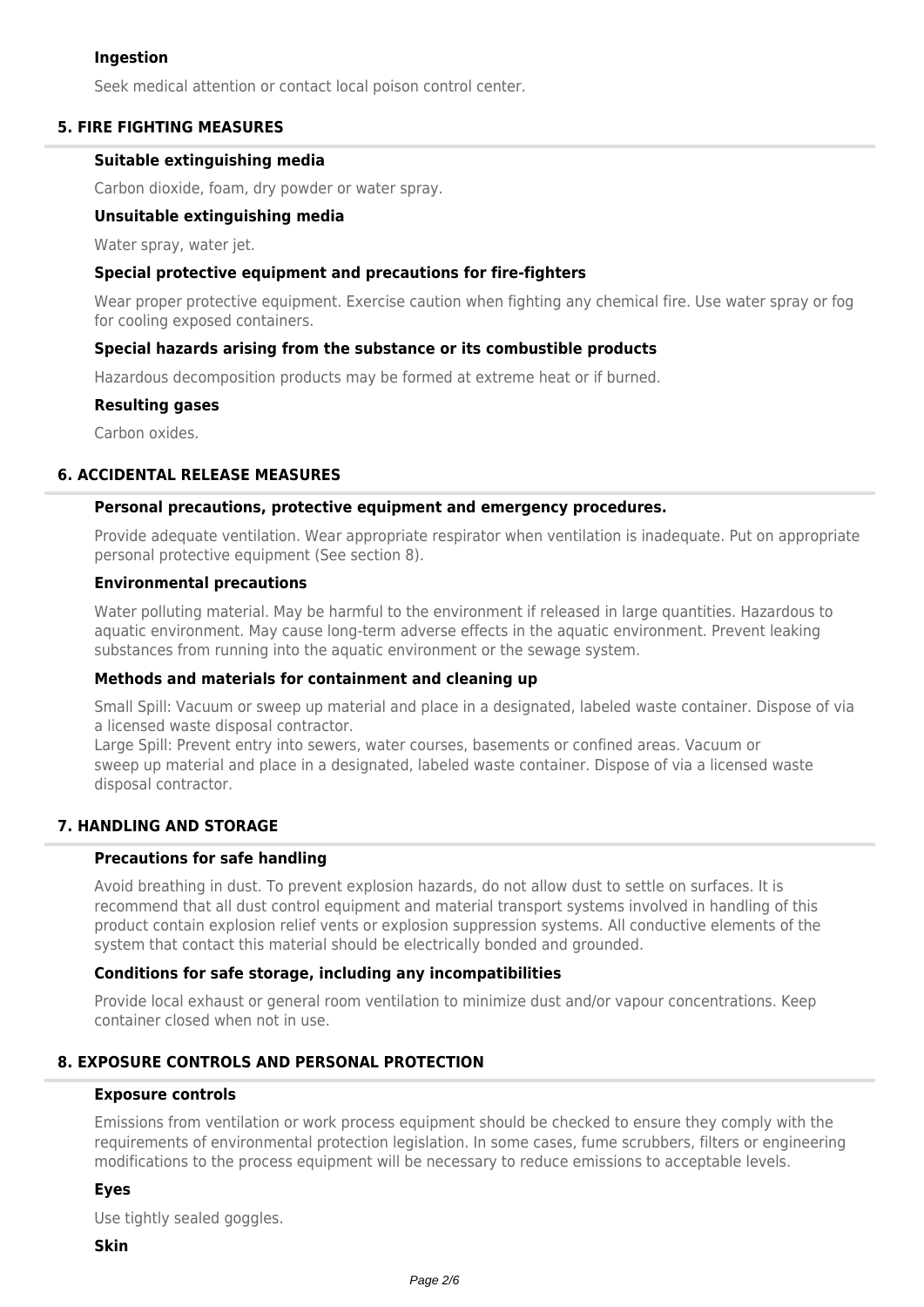If skin contact or contamination of clothing is likely, protective clothing should be worn. Use protective gloves.

## **Respiratory**

Respirator selection must be based on known or anticipated exposure levels, the hazards of the product and the safe working limits of the selected respirator.

Recommended: Use appropriate NIOSH approved dust respirator if PEL/TLV may be exceeded.

### **Exposure limit values**

NIOSH REL (United States, 6/2009). CEIL: 15 mg/m<sup>3</sup> Form: Dust TWA: 5 mg/m<sup>3</sup> 10 hour(s). Form: Dust and fumes STEL: 10 mg/m<sup>3</sup> 15 minute(s). Form: Fume OSHA PEL (United States, 11/2006). TWA: 5 mg/m<sup>3</sup> 8 hour(s). Form: Fume TWA: 5 mg/m<sup>3</sup> 8 hour(s). Form: Respirable fraction TWA: 15 mg/m<sup>3</sup> 8 hour(s). Form: Total dust ACGIH TLV (United States, 1/2009). STEL:  $10 \text{ mg/m}^3$  15 minute(s). TWA: 2 mg/m $3$  8 hour(s).

### **9. PHYSICAL AND CHEMICAL PROPERTIES**

| Appearance                   | ÷ | Fine white powder.  |
|------------------------------|---|---------------------|
| Odor                         | ÷ | Odorless.           |
| рH                           | ÷ | Neutral.            |
| Melting Point/Freezing Point | ÷ | $1975^{\circ}$ C    |
| Flash point                  | t | N/A                 |
| Relative density             | ÷ | 5.61                |
| Solubility (ies)             | ÷ | Insoluble in water. |
|                              |   |                     |

### **10. STABILITY AND REACTIVITY**

### **Reactivity**

This material presents no significant reactivity hazard.

### **Chemical stability**

Chemically stable.

### **Possibility of hazardous reactions**

Hazardous polymerization will not occur.

#### **Conditions to avoid**

Avoid sparks, flame and other heat sources.

#### **Incompatible materials**

Chlorinated rubber: Violent reaction or explosion with zinc oxide at 215°C. Flax oil: Exothermic reaction with possibility of ignition. Magnesium: If heated: explosive reaction. Strong bases and acids: Possibility of violent reaction.

### **Hazardous decomposition products**

Carbon Oxides

### **11. TOXICOLOGICAL INFORMATION**

### **Acute toxicity**

Algae - EC50: 0.042 mg/L Daphnia - LC50: 98 µg/L Fish- LC50: 320 ppm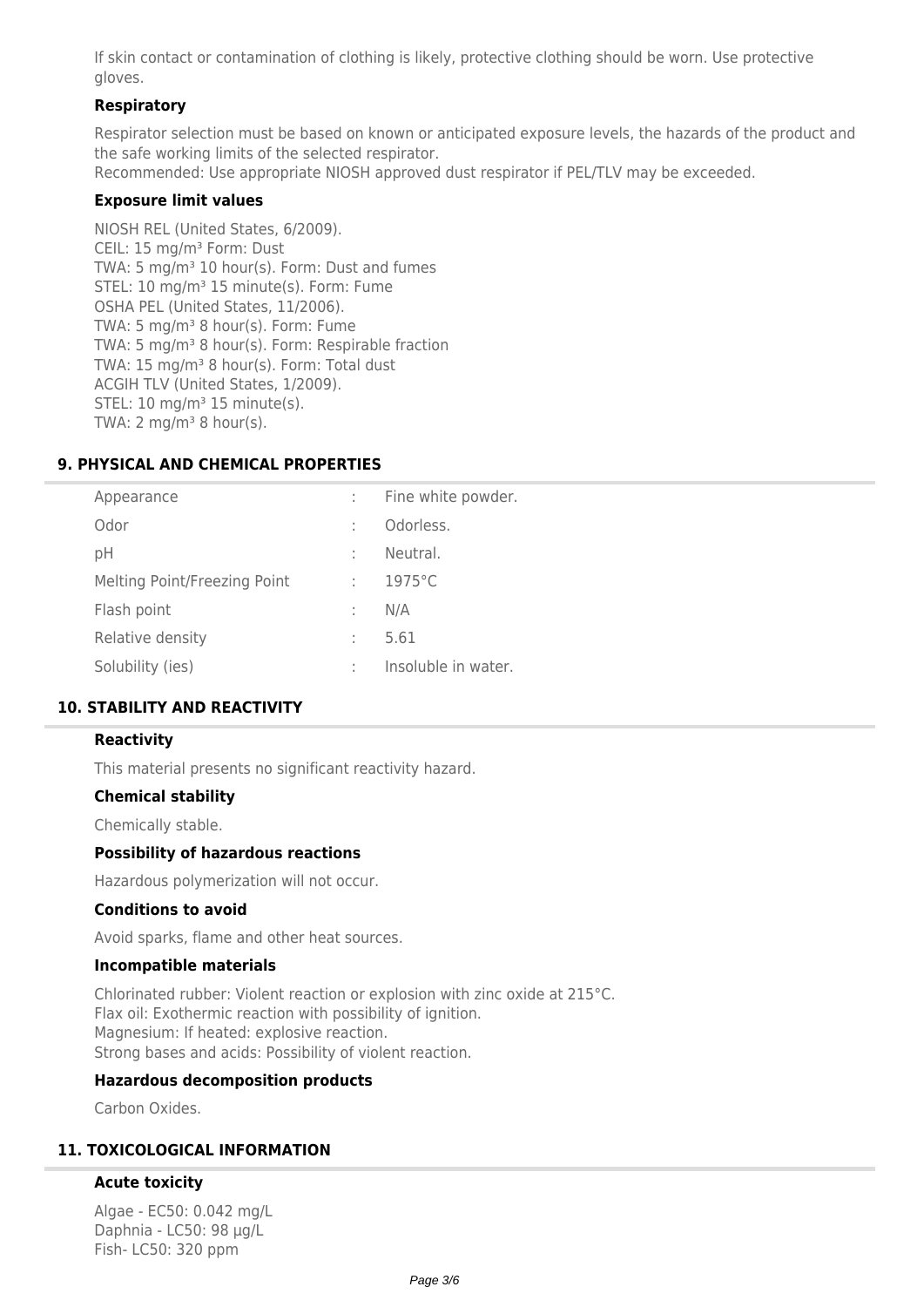## **Carcinogenicity**

No known significant effects or critical hazards.

### **Teratogenicity**

No known significant effects or critical hazards.

### **Mutagenicity**

No known significant effects or critical hazards.

### **Respiratory or skin sensitization**

Dust may cause respiratory tract irritation.

### **Inhalation**

No known significant effects or critical hazards.

### **Skin contact**

No known significant effects or critical hazards.

### **Eye contact**

No known significant effects or critical hazards.

### **Ingestion**

No toxic effects are expected following ingestion of this product.

## **12. ECOLOGICAL INFORMATION**

### **Ecotoxicity**

Toxic to aquatic organisms, may cause long-term adverse effects environment. Avoid any pollution of ground, surface or underground water.

### **Persistence and degradability**

Not available.

**Bio - accumulative potential**

Not available.

### **Mobility in soil**

Not available.

### **Other adverse effects**

Not available.

**UN Number**

## **13. DISPOSAL CONSIDERATION**

Dispose of product in accordance with local, state or provincial and federal regulations. Check with local municipal authority to ensure compliance.

### **14. TRANSPORT INFORMATION**

| <u>UN NUMBER</u>                                                |
|-----------------------------------------------------------------|
| 3077                                                            |
| UN proper shipping name                                         |
| Environmentally hazardous substance, solid, n.o.s. (Zinc oxide) |
| <b>Transport hazard class</b>                                   |
|                                                                 |
| <b>Packing group</b>                                            |
| Ш                                                               |

## **US DOT Shipping Description (Land)**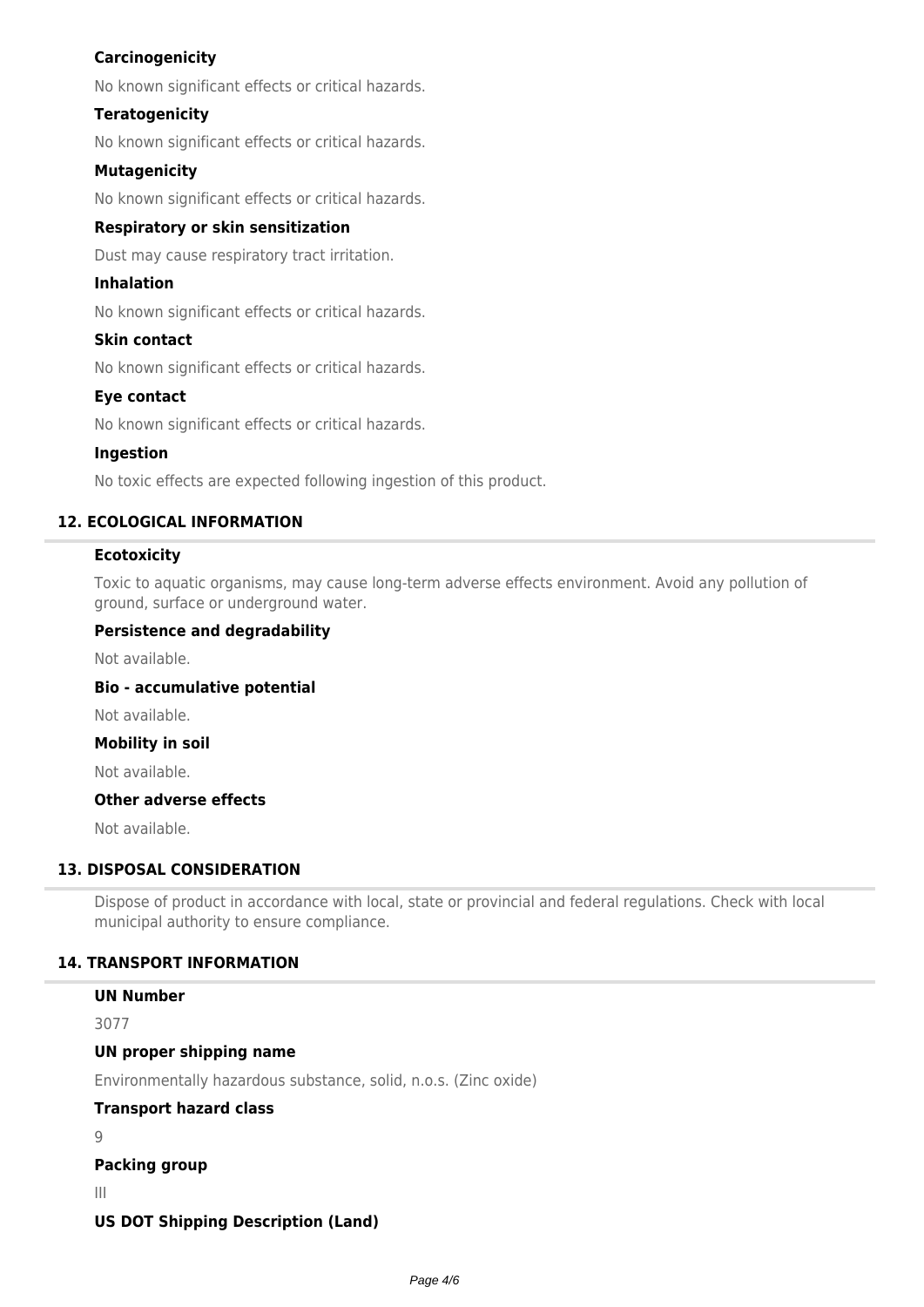### 3077

## **Proper shipping name**

Environmentally hazardous substance, solid, n.o.s. (Zinc oxide)

## **Class**

 $\overline{Q}$ 

## **Packaging group**

III

## **IMO-IMDG Shipping Description (Sea)**

3077

## **Proper shipping name**

Environmentally hazardous substance, solid, n.o.s. (Zinc oxide)

## **Class**

 $\overline{Q}$ 

## **Packaging group**

III

## **IMO-IMDG code**

3077

**IMDG-Marine pollution**

Yes.

**IATA Shipping Description (Air)**

3077

## **Proper shipping name**

Environmentally hazardous substance, solid, n.o.s. (Zinc oxide)

## **Class**

9

## **Packaging group**

III

## **Emergency action in case of accident**

Notify police and fire department immediately

## **15. REGULATORY INFORMATION**

## **TSCA**

All components are listed or exempted.

## **SARA 302**

No products were found.

## **SARA 304**

No products were found.

## **SARA 311**

Zinc oxide: Immediate (acute) health hazard, Delayed (chronic) health hazard

## **16. OTHER INFORMATION**

Revision date : July 3, 2018